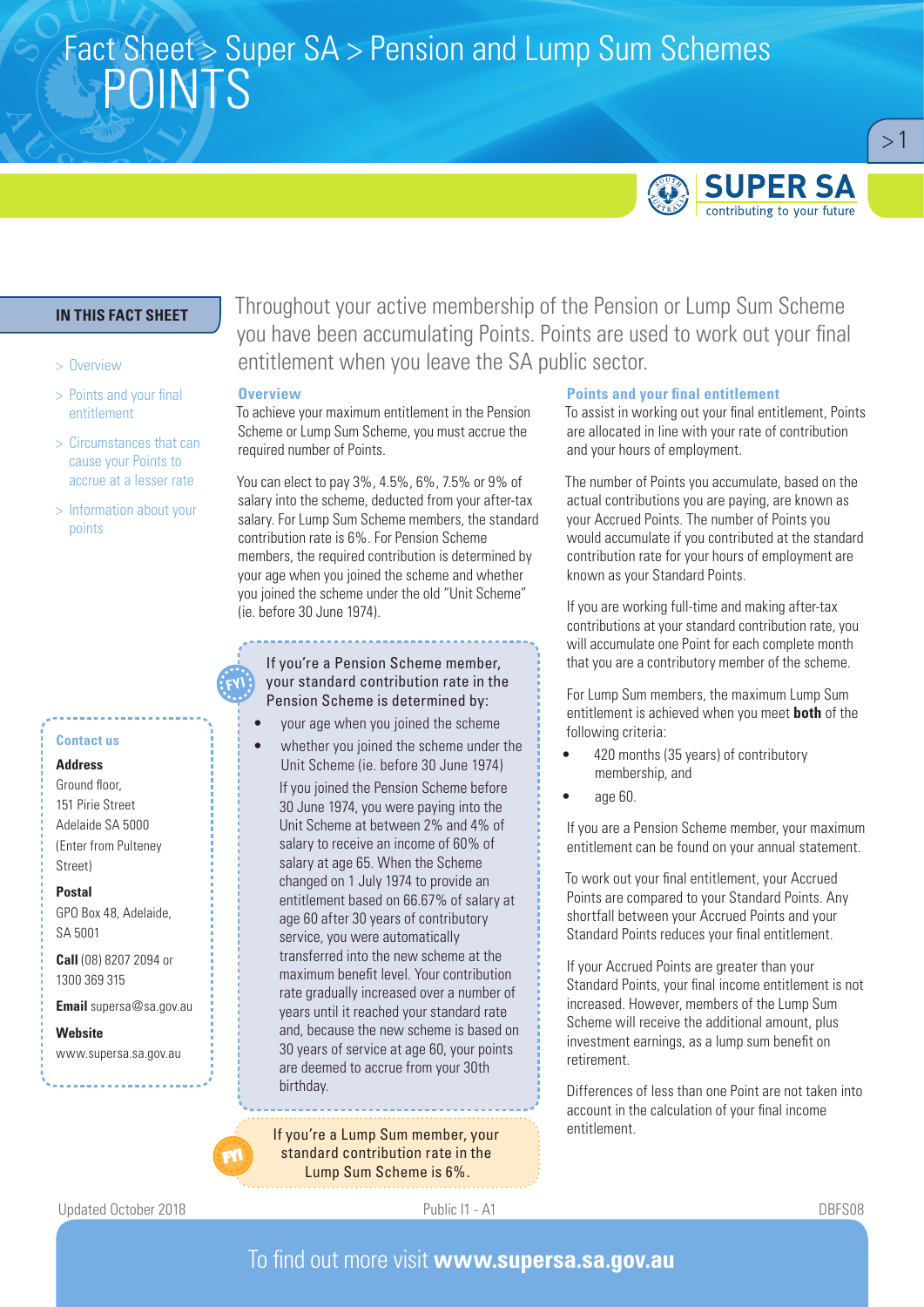# Fact Sheet > Super SA > Pension and Lump Sum Schemes<br>DOINITO POINTS



 $> 2$ 

### **IN THIS FACT SHEET**

#### > Overview

- > Points and your final entitlement
- > Circumstances that can cause your Points to accrue at a lesser rate
- > Information about your points

#### **Lump Sum**

Members of the Lump Sum Scheme have a Member Component and an Employer Component in the scheme.

The Member Component is made up of your Member Account (your contributions plus investment earnings) and a Rollover Account (any amounts you have rolled from other schemes, plus investment earnings).

The Employer Component is, in most cases, a guaranteed entitlement, based on your final annual superannuation salary, your length of membership in the scheme, the percentage rates at which you elect to contribute and whether you work full time or less. Some Lump Sum members may also have a PSESS entitlement.

#### **Circumstances that can cause your Points to accrue at a lesser rate**

There are three circumstances that can cause your Points to accrue at a lesser rate and therefore reduce your final entitlement.

1. Averaging less than your Standard Contribution Rate during your contributory membership of the scheme. If you choose to reduce your elected contribution rate at any time, you accrue fewer Points. However, you are able to contribute at greater than your standard contribution rate to catch up your Points later on.

For example, if you are working full time but only contributing 3% of your salary instead of your standard rate of 6%, you will accumulate 0.5 of a Point each month instead of 1 Point. You will be able to catch up Points at some time in the future by contributing at 7.5% (1.25 Points per month) or 9% (1.5 Points per month).

#### Example

Peter works full time but has chosen to contribute for one financial year at 3% instead of the standard contribution rate of 6%. Therefore, he accumulates 12 months x 0.5 (ie 3%/6%) points per month  $= 6$  points for the year.

If Peter had contributed at his standard contribution rate of 6% his Points would have been 12 months x 1 (ie  $6\%/6\%$ ) point per month = 12 points for the year.

For Peter to achieve a standard contribution rate of 6% over his total contributory membership, he can elect to contribute at 9% for one financial year. His points would then be 12 months x 1.5 (ie  $9\%/6\%$  per month = 18 points for the year.

During these two financial years, Peter has accumulated 6 points for the first year and 18 points for the second year, accruing 24 points over the two-year period. He has, therefore, "caught up" in the second year the points required to meet his standard contribution rate.

You can change your contribution rate on 1 July each year. Applications must be received by the preceding 30 April. The *Change to Contribution Rate* form can be obtained from the website and Member Services.

You should always check with Super SA or your financial adviser when considering altering your contribution rate to ensure the amendment will have the desired effect on your final entitlement.

#### 2. Being employed part time during your Scheme membership

Part-time employment will reduce the number of Points that you accumulate each year compared to working full time and cannot be caught up.

If you have worked part time you will accumulate part of a contribution Point for each month, based on the percentage of time that you have worked part time and whether you have contributed at your standard contribution rate or not.

If you change your working hours after 31 March and

#### Example 1

Andrew works part time at 80% of full-time hours and is contributing at his standard contribution rate of 6% for one financial year. This means he will accrue 0.8 of a Point per month instead of 1 Point per month.

His total points for the year will be 12 months x 0.8 points per month = 9.6 points for the year.

This is the maximum number of Points Andrew can accumulate during his part-time employment and cannot be caught up to the full-time equivalent.

before 30 June in any year and you or your employer notify Super SA of this change, your contributions will be adjusted accordingly from July.

If you change on or after 1 July and you are still working the new amount of hours on the following 31 March, your contributions will change accordingly from July in the following year.

Updated October 2018 Public I1 - A1 DBFS08